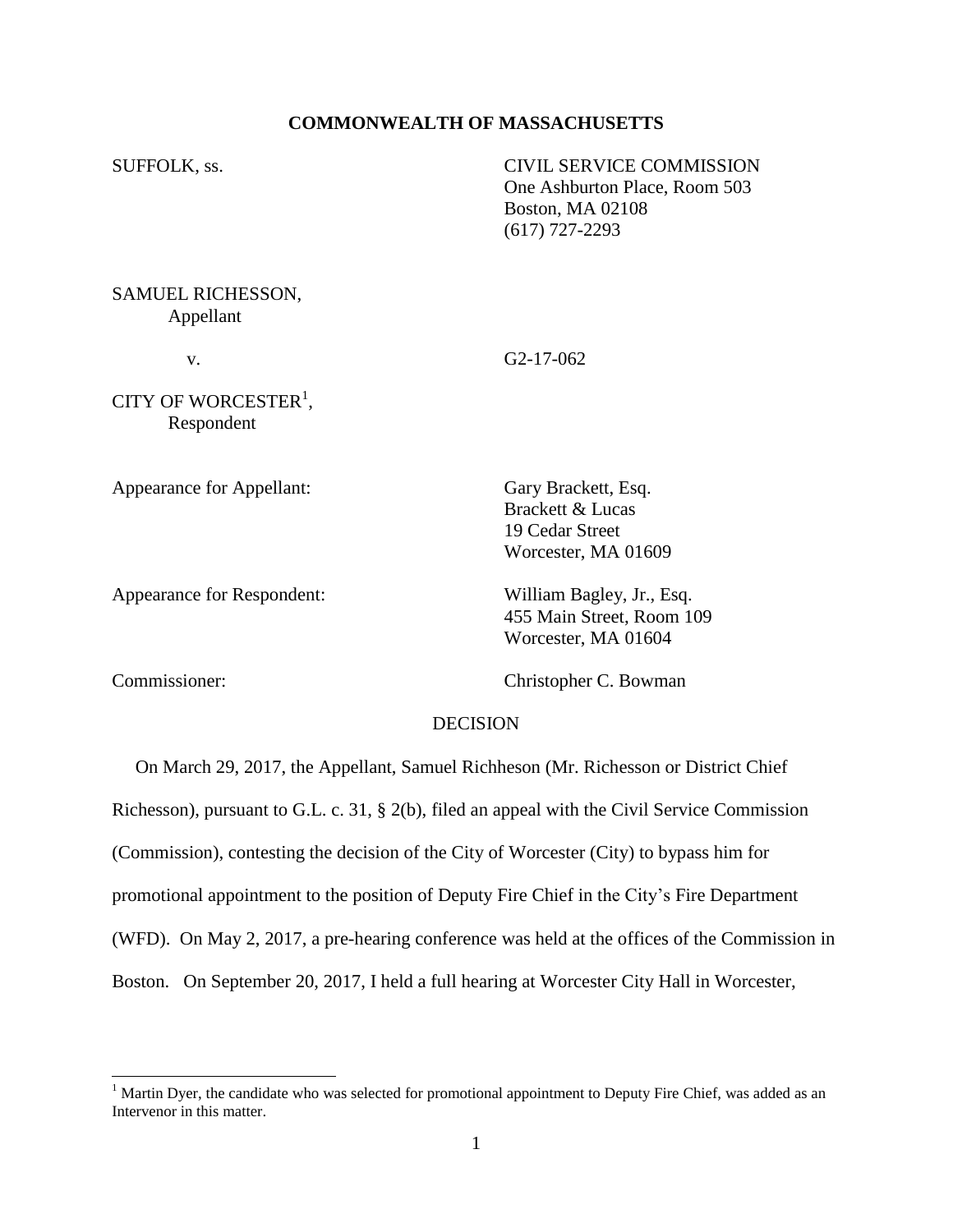MA.<sup>2</sup> The full hearing was digitally recorded and both parties received a CD of the proceeding.<sup>3</sup>

On December 8, 2017 and January 3, 2018, the parties submitted post-hearing briefs in the form

of proposed decisions.

# **FINDINGS OF FACT:**

Fifteen (15) exhibits were entered into evidence at the full hearing. I left the record open for

the City to provide additional documents which I received and entered as Exhibits  $16 - 19$ .

Based on the documents submitted and the testimony of the following witnesses:

*For the City:*

- Edward M. Augustus, Jr., City Manager;
- Kathleen Johnson, Assistant City Manager;
- Martin Dyer, candidate promoted to Deputy Fire Chief;

## *For Mr. Richesson:*

- Douglas Courville, District Fire Chief, WFD;
- John Sullivan, Deputy Fire Chief, WFD;
- Samuel Richesson, Appellant;

and taking administrative notice of all matters filed in the case and pertinent statutes, regulations,

case law and policies, and reasonable inferences from the evidence, I find the following:

1. The City of Worcester (City) has a population of approximately 185,000.

[\(https://www.census.gov/quickfacts/fact/table/worcestercitymassachusetts/PST045217\)](https://www.census.gov/quickfacts/fact/table/worcestercitymassachusetts/PST045217)

2. The Worcester Fire Department (WFD) has a budgeted complement of 427 employees. The

executive management team consists of three positions: the Fire Chief and two Deputy Fire

Chiefs. (Exhibit 5)

 $\overline{\phantom{a}}$ 

<sup>2</sup> The Standard Adjudicatory Rules of Practice and Procedure, 801 CMR §§1.00, *et seq*., apply to adjudications before the Commission with Chapter 31 or any Commission rules taking precedence.

 $3$  If there is a judicial appeal of this decision, the plaintiff in the judicial appeal would be obligated to supply the court with a transcript of this hearing to the extent that he/she wishes to challenge the decision as unsupported by the substantial evidence, arbitrary and capricious, or an abuse of discretion. If such an appeal is filed, this CD should be used to transcribe the hearing.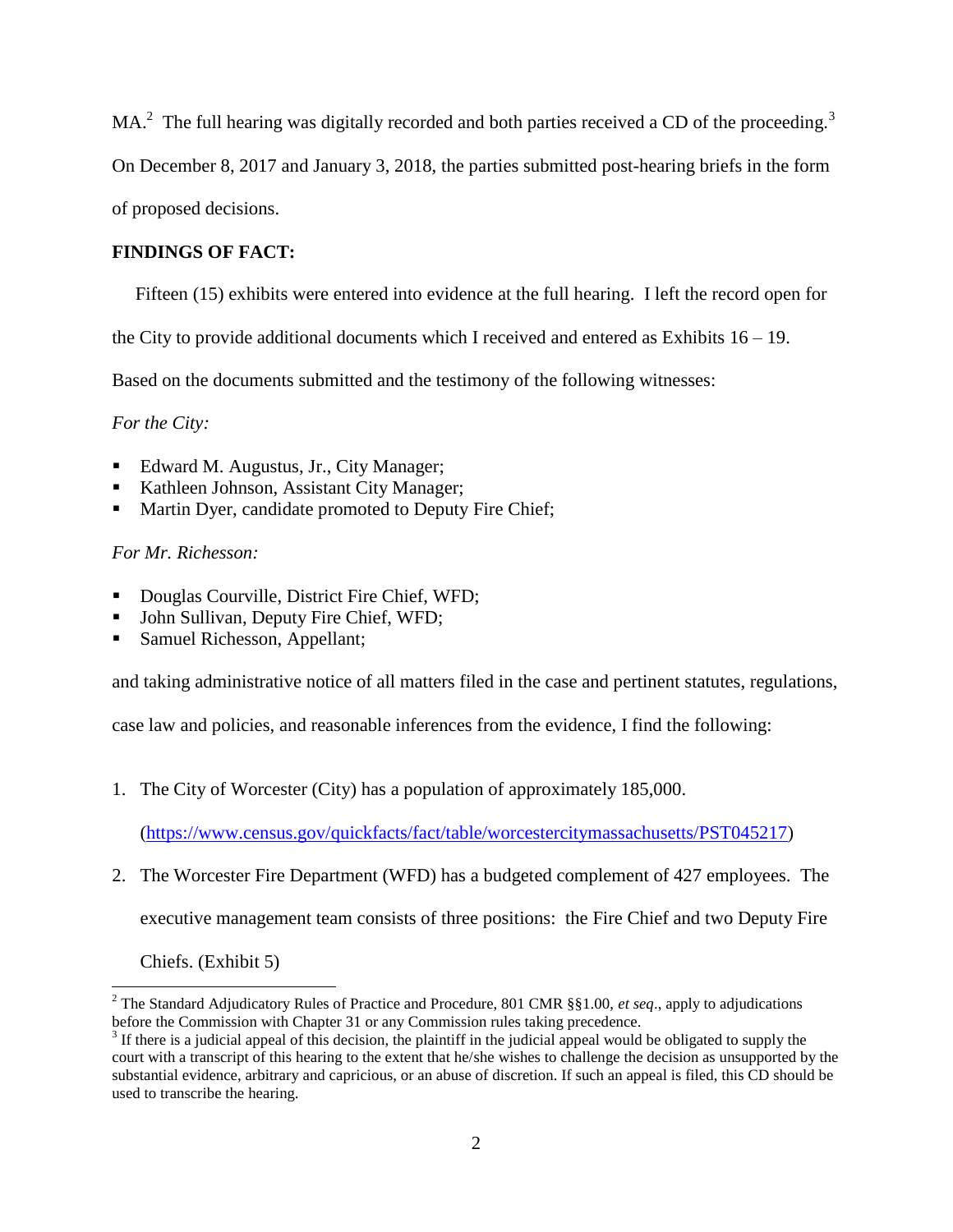- 3. The Deputy Fire Chief's duties in the WFD are divided between Operations / Suppression and Administrative / Support. The vacancy relevant to this appeal was in the area of Administration / Support which includes the oversight for office administration, fire prevention / inspection, training and facilities maintenance. In addition, the Administrative Division is responsible for personnel, payroll and budgetary support and provides technical support, data collection and analysis for operational review along with processing grant applications. (Exhibit 5)
- 4. As a result of the vacancy created when then-Deputy Chief Michael Lavoie was promoted to Fire Chief, City Manager Edward Augustus, Jr. conducted the selection process for Deputy Fire Chief, a civil service position in the WFD. (Testimony of Mr. Augustus)
- 5. In regard to civil service examinations, including promotional examinations, Appointing Authorities may rely on a traditional written, multiple choice examination (administered by the state's Human Resources Division (HRD), an "Assessment Center", usually administered by an outside vendor contracted by the Appointing Authority, or a combination of the two. (Administrative Notice)
- 6. Here, the City utilized an Assessment Center that consisted of a written examination (40%); a practical section before a panel (40%) and education and experience (20%). (Exhibit 19 and Testimony of Appellant)
- 7. Two (2) candidates took and passed the promotional examination for Deputy Fire Chief: Mr. Richesson, who received a score of 84; and Mr. Dyer, who received a score of 81. (Exhibits 3 and  $4)$
- 8. At the time of the examination, Mr. Richesson was serving as a District Fire Chief, the next lower title to Deputy Fire Chief; and Mr. Dyer was serving as a Captain, two ranks below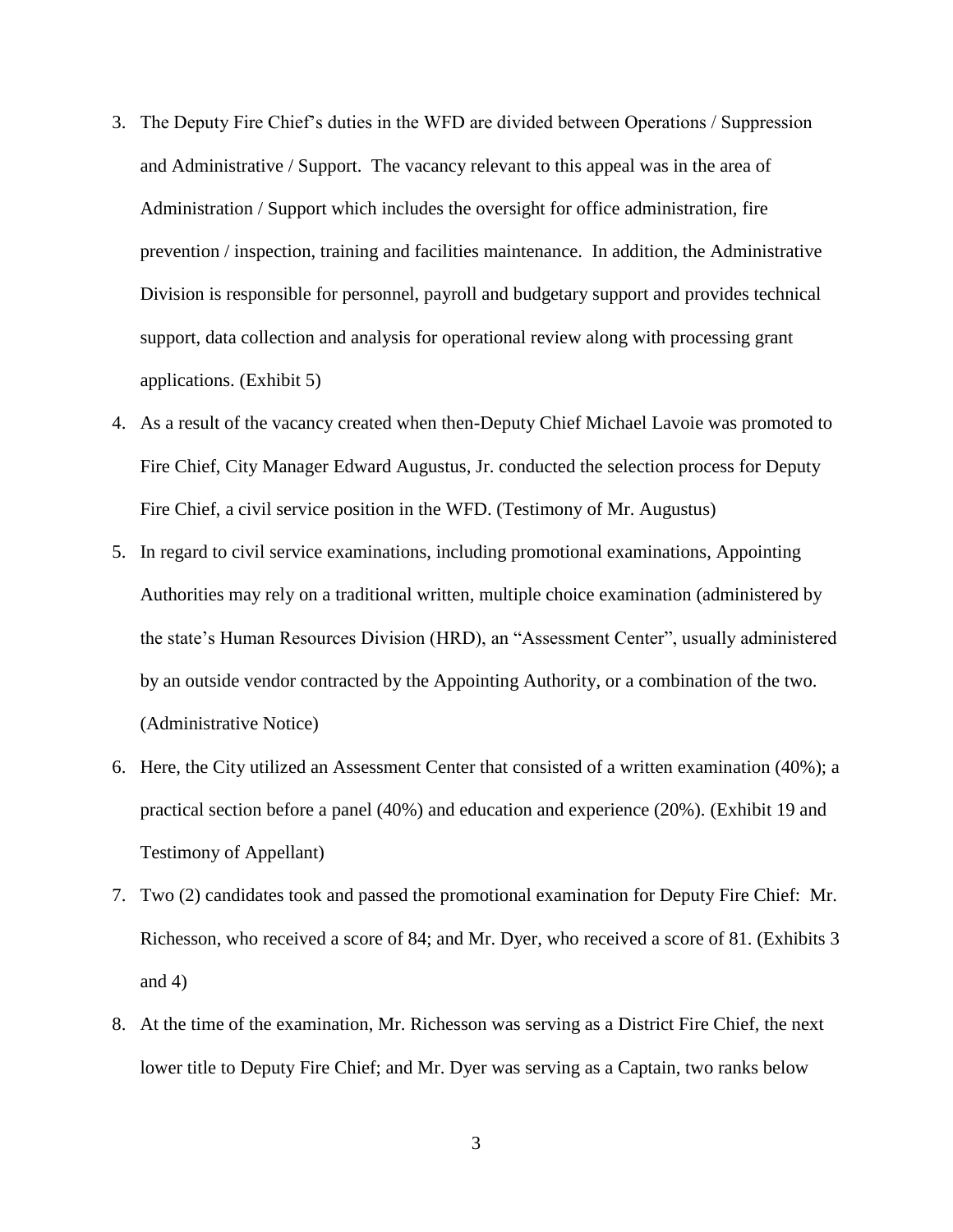Deputy Fire Chief. (Testimony of Appellant and Mr. Dyer) Promotional examinations are open to individuals below the next lower title when an insufficient number of candidates in the next lower title sign up for the examination. (Administrative Notice)

- 9. The eligible list of two (2) candidates for Deputy Fire Chief is considered a "short list" under the civil service law, meaning that the Appointing Authority has the option of making a permanent promotional appointment from this eligible list *or* making a provisional promotion. (Administrative Notice) Here, the City chose to evaluate the two (2) candidates on the "short list" and make a permanent promotional appointment. (Testimony of City Manager)
- 10. From the outset, it was the intention of the City Manager to conduct interviews of all eligible candidates, as opposed to relying solely on the rankings established by the civil service "assessment center" examination. (Testimony of City Manager)
- 11. With a score of 84, Mr. Richesson's name appeared first on the eligible list (and Certification) for Deputy Fire Chief and Mr. Dyer, with a score of 81, appeared second. (Exhibit 1)

#### *Background of Mr. Richesson*

- 12. Mr. Richesson has an Associates degree in Fire Science and a Bachelors degree in Fire / Emergency Management. (Testimony of Appellant and Exhibit 13)
- 13. Mr. Richesson served as an on-call firefighter for the Town of Northborough from 1987 to 1989; a firefighter / EMT in the Town of Southbridge from 1989 to 1991; and firefighter / EMT in the Town of Northborough from 1992 to 2000. (Testimony of Appellant and Exhibit 13)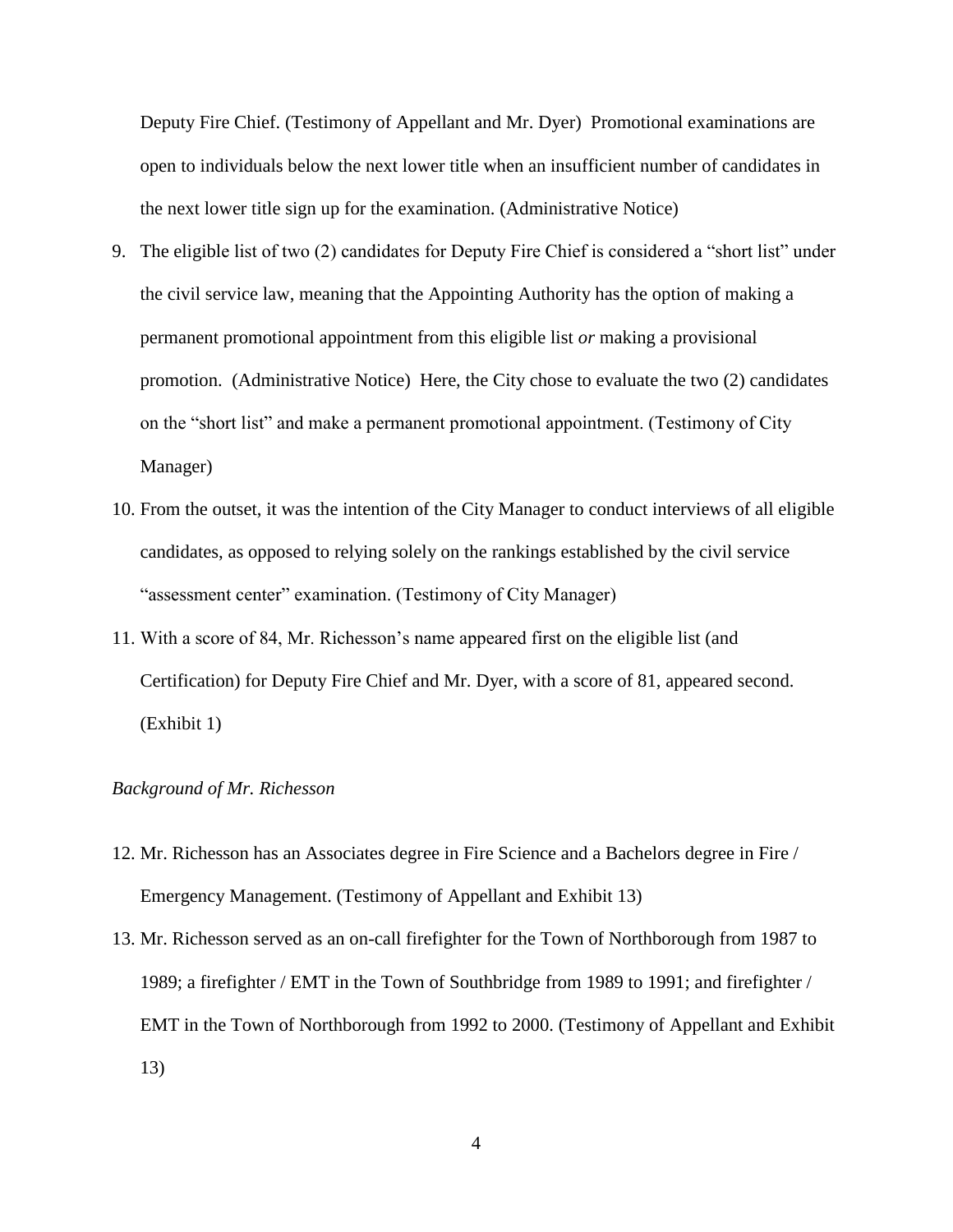- 14. Mr. Richesson began his employment with the WFD in 2000; he was promoted to Fire Lieutenant in 2005; Fire Captain in 2008; and District Fire Chief in 2010. (Testimony of Appellant and Exhibit 13)
- 15. As a District Fire Chief, Mr. Richesson's responsibilities include supervision of eleven (11) pieces of apparatus and approximately fifty-two (52) firefighters. He is responsible for attendance and other personnel matters, overseeing fire company drills and serves as liaison between the WFD and UMASS Memorial Medical Center. (Testimony of Appellant and Exhibit 13)
- 16. Mr. Richesson has the following certifications and training: EMT B; Firefighter I / II; and 90 hours of Fire Officer I Skills Development. (Exhibit 13)

### *Background of Mr. Dyer*

- 17. Mr. Dyer has a Bachelors degree in Business Administration, with a concentration in Accounting. (Testimony of Mr. Dyer and Exhibit 10)
- 18. Mr. Dyer served as an Assistant Store Manager at various locations for Shaw's Supermarkets from 1995 to 2000 and was responsible for the hiring and training of more than 160 associates. (Testimony of Mr. Dyer and Exhibit 10)
- 19. Mr. Dyer served as a General Manager for Staples from 2000 to 2004 where he was responsible for the day to day operations of locations ranging from 12 to 16 million dollars in revenue. (Testimony of Mr. Dyer and Exhibit 10)
- 20. Mr. Dyer began his employment with WFD in 2004; he was promoted to Fire Lieutenant in 2009; and Fire Captain in 2014. (Testimony of Mr. Dyer and Exhibit 10)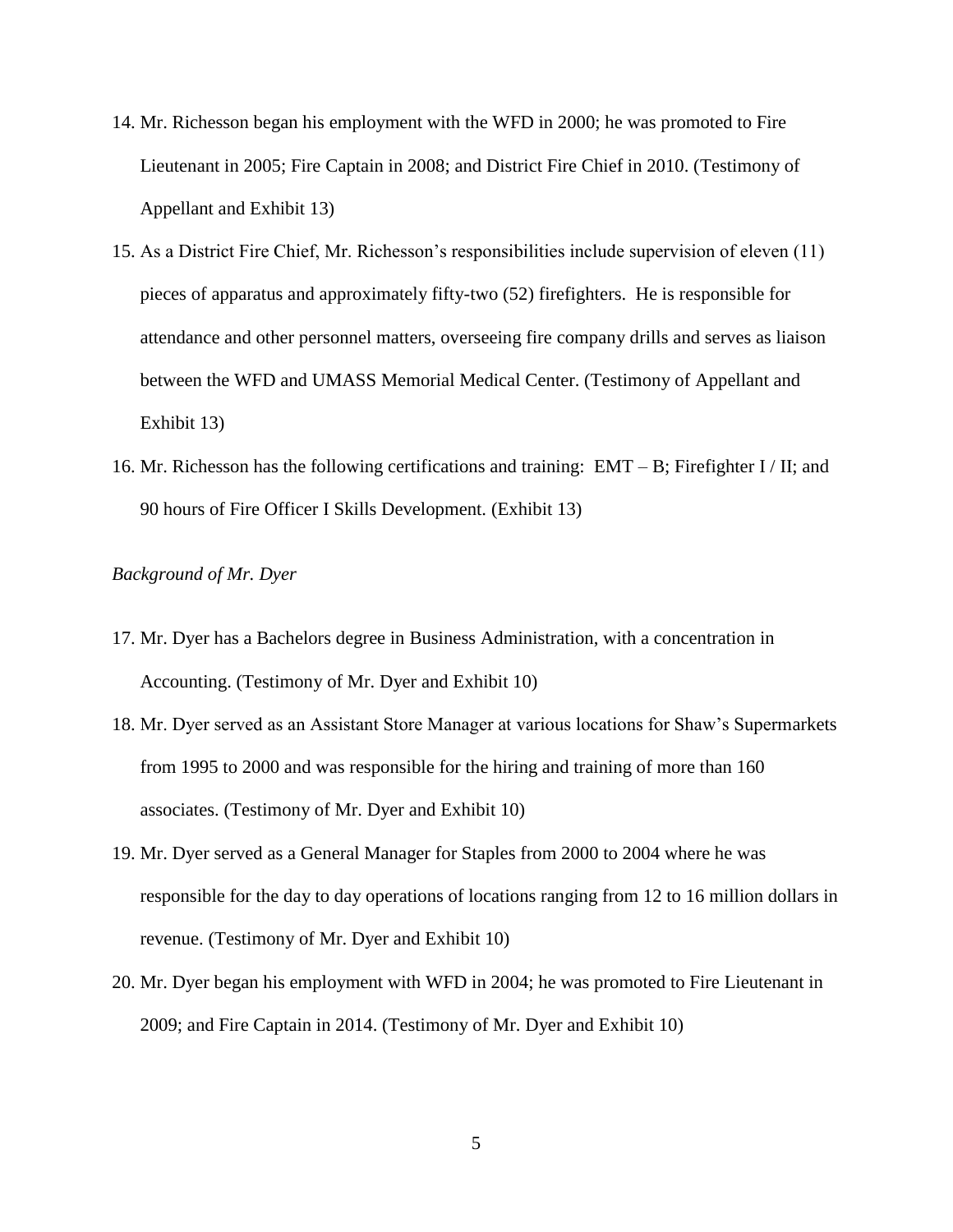- 21. As a Fire Captain, Mr. Dyer serves as the Company Commander for Engine 16 and as the Technology Officer for the WPD. As the Technology Officer, Mr. Dyer serves as the liaison with the City's technical services division and played a leadership role in various IT-related projects related to training and fleet maintenance. (Testimony of Mr. Dyer and Exhibit 10)
- 22. Since 2009, Mr. Dyer has also served as an instructor for the Department of Fire Services in Stow, MA. (Testimony of Mr. Dyer and Exhibit 10)

#### *The Interviews*

- 23. The interviews were conducted by City Manager Edward Augustus and Assistant City Manager Kathleen Johnson. (Testimony of City Manager and Assistant City Manager)
- 24. At the time of the hearing, Mr. Augustus had served as the City Manager for 3 ½ years. In that capacity, he is the Chief Executive Officer of the City, overseeing a budget of approximately \$650 million and over 2,000 employees. (Testimony of City Manager)
- 25. Prior to serving as City Manager, Mr. Augustus: served as Chief of Staff for a Member of Congress; and served as a State Senator, Executive Director of the Children's Defense Fund of California, and Director of Government and Community Relations at the College of the Holy Cross in Worcester. (Testimony of City Manager)
- 26. Ms. Johnson has worked for the City for thirty (30) years and has served as the Human Resources Director for twelve (12) years and as Assistant City Manager since 2012. (Testimony of Assistant City Manager)
- 27. Both candidates had the opportunity to present themselves during the interview and were asked the same set of ten (10) questions, with follow up questions, geared toward assessing the candidates in the following areas: Preparation for the role of Deputy Chief;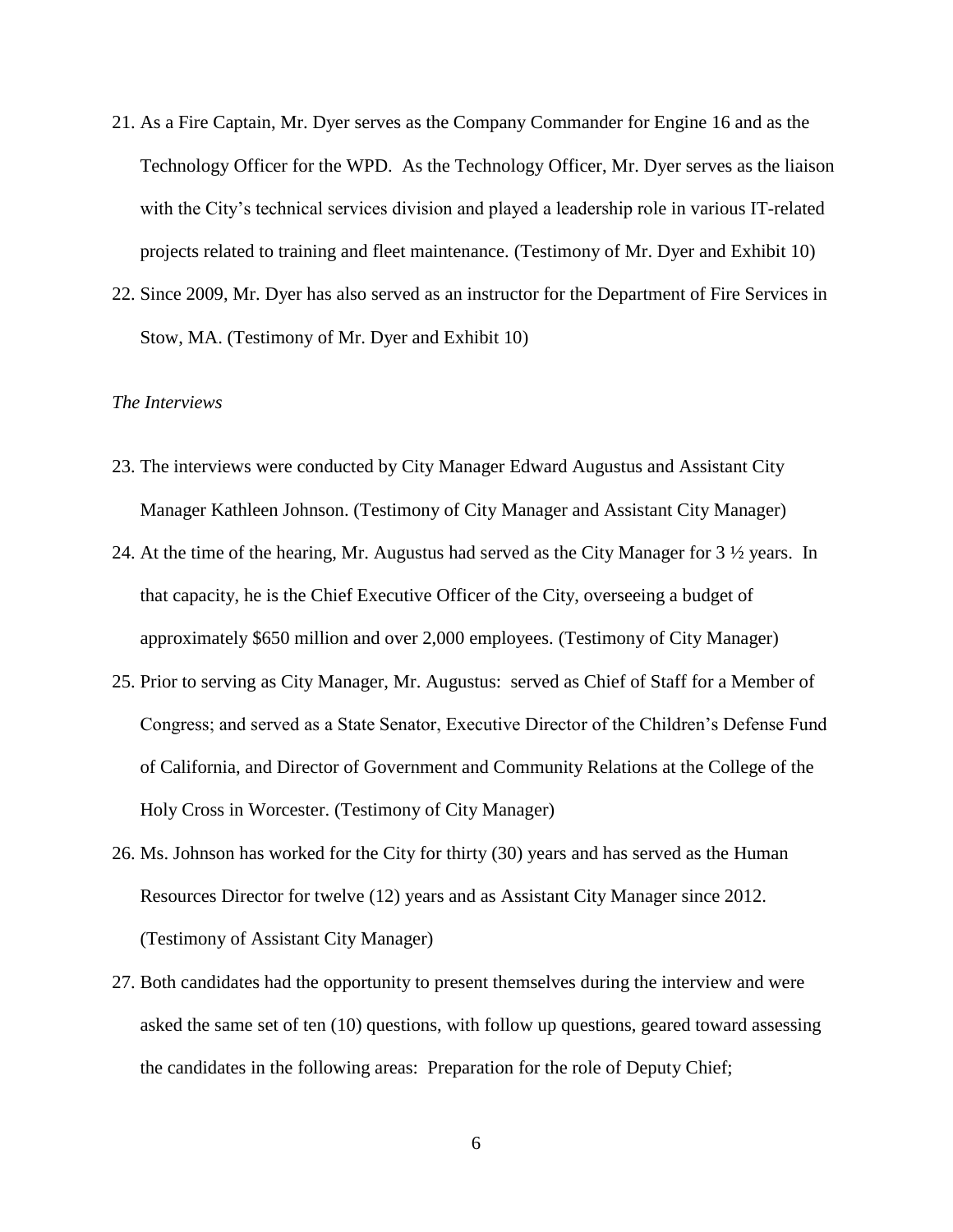Demonstrated Vision and Priorities for the Department; Leadership; Ability to Manage / Supervise; Decision-making; Customer Service Skills; Communication Skills; and Municipal Finance / Technology Experience. (Testimony of City Manager and Assistant City Manager; Exhibits 11 and 12)

- 28. Out of a maximum 40 points for the interview, the City Manager gave Mr. Dyer a score of 31 and Mr. Richesson a score of 15. The Assistant City Manager gave Mr. Dyer a score of 24 and Mr. Richesson a score of 16. (Exhibit 11)
- 29. During Mr. Richesson's interview, Mr. Augustus did not feel that he had really thought through a lot of the opportunities, issues, challenges that the WFD faced, or at least not in a way that he could use, if appointed, to advance his visions and goals, or deal with some of those challenges. Mr. Richesson did not appear engaged in the conversation to Mr. Augustus, providing short answers that wandered from the particular question that was asked. It took effort to try and draw out and engage him in the conversation and lacked a natural flow. For Mr. Augustus, that suggested Mr. Richesson hadn't given much thought to those things or prepared for the conversation. (Testimony of City Manager)
- 30. Mr. Augustus also noted that Mr. Richesson did not make much eye contact during his interview. (Testimony of City Manager)
- 31. Ms. Johnson found Mr. Richesson to be "meek" and indicated that he was not a large presence in the room. She found it difficult to get a lot out of the interview, specifically more descriptive or longer answers to the questions. (Testimony of Assistant City Manager)
- 32. Ms. Johnson also found significant Mr. Richesson's response to a question regarding how he would deal with a policy or decision from City Hall with which he did not agree. Mr. Richesson responded by stating that he would go back to the Department and tell his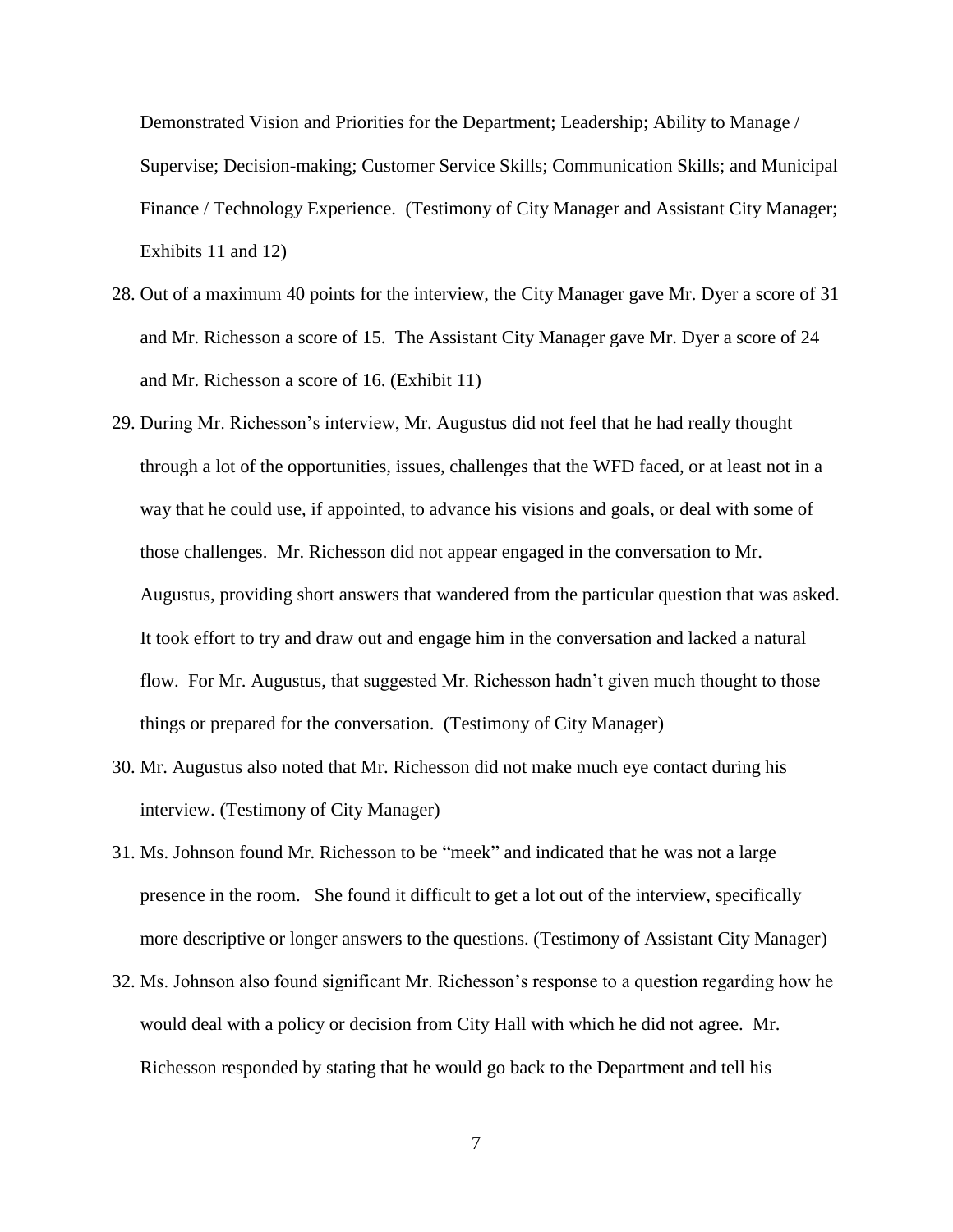subordinates that the policy was the way it was going to be and that he would try to fight for a change. Conversely, Mr. Dyer answered this question by stating that he would return to the Department and present a unified front by explaining the reasons the decision was important to the City, and that he would do what was in the best interest of the City. (Testimony of Assistant City Manager)

- 33. While Mr. Augustus did not recall the specifics of Mr. Richesson's response to this question during the hearing, he recalled not being very impressed by it. (Testimony of City Manager) In his notes, Mr. Augustus wrote that Mr. Richesson said "He would go back and tell the Department 'I tried to explain our position but couldn't persuade him' and go from there." (Exhibit 12) However, like Ms. Johnson, he recalled that Mr. Dyer had demonstrated a clear intent to faithfully implement the policy and to impress upon his subordinates the wisdom of the decision. (Testimony of Mr. Augustus)
- 34. Like City Manager Augustus, Assistant City Manager Johnson found Mr. Richesson's eye contact to be poor during the interview, which made it difficult for her to see him in a leadership position within the WFD, or presenting in front of City Council or a difficult neighborhood meeting with an angry crowd over fire service issues. (Testimony of Assistant City Manager and Exhibit 11)
- 35. On February 17, 2017, the City notified Mr. Richesson of the decision to bypass him in favor of the second ranked candidate, Mr. Dyer. The bypass letter stated in relevant part: "Based on a poor interview performance, lack of communication and leadership skills, and the absence of education and experience in administration, finance and technology, it has been determined that [you are] not the best qualified candidate for the position of Deputy Fire Chief." (Exhibit 5)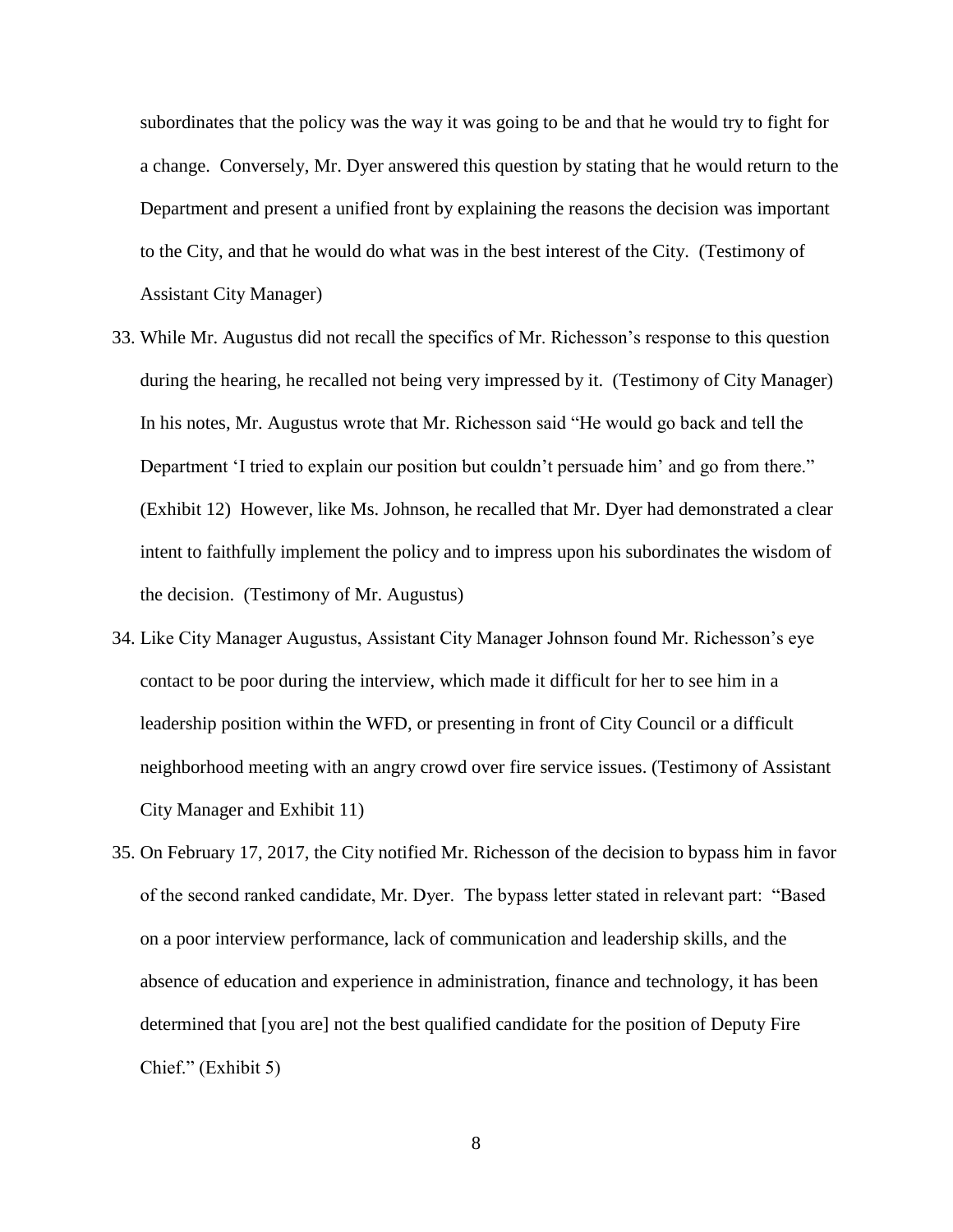#### *Legal Standard*

 The fundamental purpose of the civil service system is to guard against political considerations, favoritism, and bias in governmental hiring and promotion. The commission is charged with ensuring that the system operates on "[b]asic merit principles." Massachusetts Assn. of Minority Law Enforcement Officers v. Abban, 434 Mass. at 259, citing Cambridge v. Civil Serv. Comm'n., 43 Mass.App.Ct. 300, 304. "Basic merit principles" means, among other things, "assuring fair treatment of all applicants and employees in all aspects of personnel administration" and protecting employees from "arbitrary and capricious actions." G.L. c. 31, § 1.

 The role of the Civil Service Commission is to determine "whether the Appointing Authority has sustained its burden of proving that there was reasonable justification for the action taken by the appointing authority." Cambridge at 304. Reasonable justification means the Appointing Authority's actions were based on adequate reasons supported by credible evidence, when weighed by an unprejudiced mind, guided by common sense and by correct rules of law. Selectmen of Wakefield v. Judge of First Dist. Ct. of E. Middlesex, 262 Mass. 477, 482 (1928). Commissioners of Civil Service v. Municipal Ct. of the City of Boston, 359 Mass. 214 (1971).

 The Commission's role, while important, is relatively narrow in scope: reviewing the legitimacy and reasonableness of the appointing authority's actions (City of Beverly v. Civil Service Comm'n, 78 Mass.App.Ct. 182, 189, 190-191 (2010) citing Falmouth v. Civil Serv. Comm'n, 447 Mass. 814, 824-826 (2006) and ensuring that the appointing authority conducted an "impartial and reasonably thorough review" of the applicant. Beverly. The Commission owes "substantial deference" to the appointing authority's exercise of judgment in determining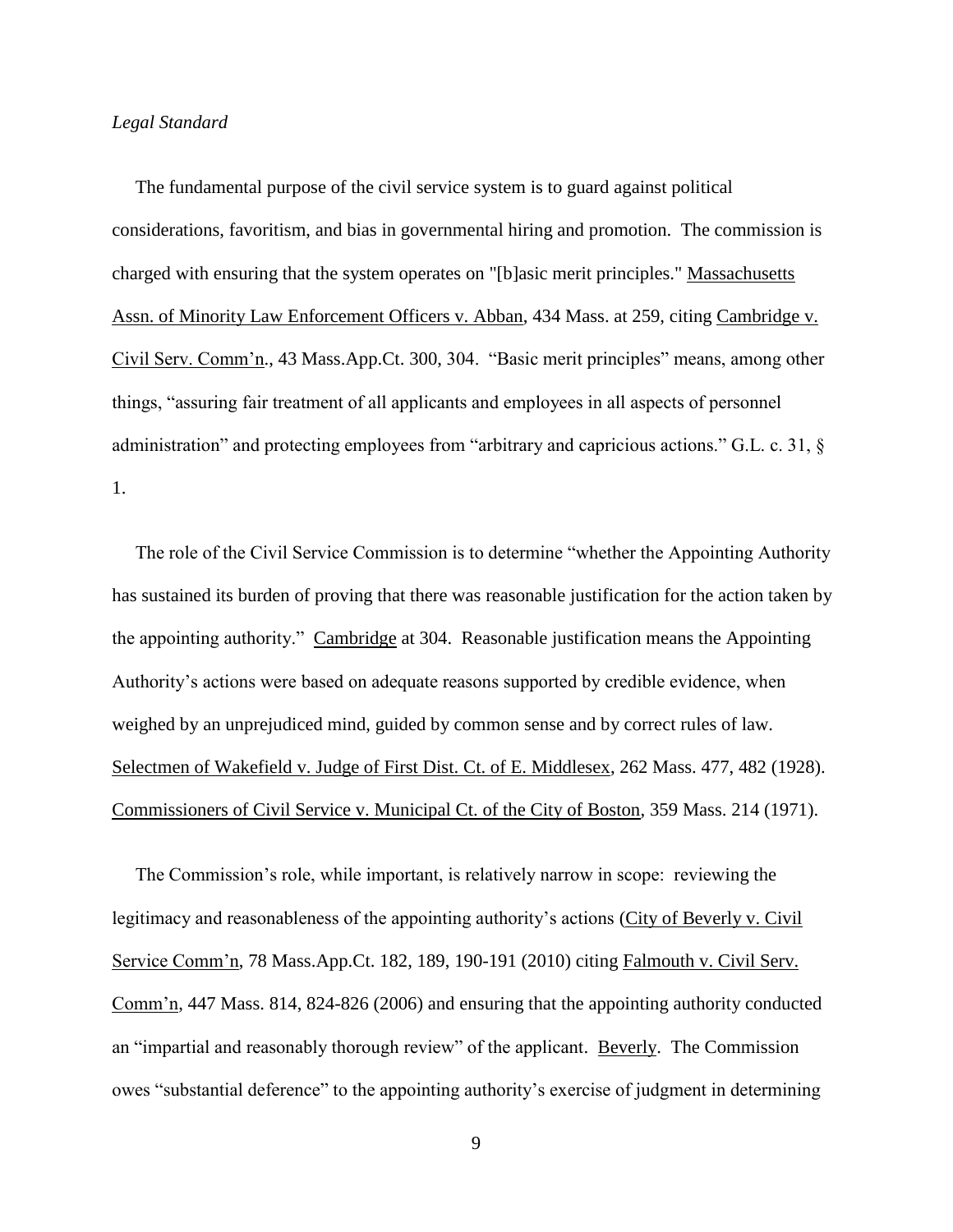whether there was "reasonable justification" shown. Beverly citing Cambridge at 305, and cases cited.

#### *Analysis*

 As part of my assessment regarding whether political considerations, favoritism, or bias played a role in this promotional appointment, I listened carefully to all of the witnesses, including the City Manager and Assistant City Manager. Both Mr. Augustus and Ms. Johnson offered credible and convincing testimony showing that their decision-making process here was fair, impartial and not pre-determined.

 Even when an Appointing Authority decides to utilize an assessment center, there is nothing that prohibits that Appointing Authority from interviewing candidates and considering that interview performance as part of the decision-making process, so long as the interviews are not held as part of some pre-determined effort to bypass a higher ranked candidate.

 I credit the City Manager's testimony that, from the outset, he planned on conducting interviews, rather than relying solely on the candidates' rank on the Certification. He did not reach the decision to interview candidates after the establishment of the eligible list as part of some pre-determined plan to bypass Mr. Richesson, who was ranked above Mr. Dyer based on a three (3)-point differential in civil service examination scores.

 The preponderance of the evidence shows that Mr. Richesson performed poorly during his interview. Even Mr. Richesson acknowledges that he was not prepared for the interview, effectively stating that he thought the interview was a mere formality in which he would be informed of his promotion. He did not take sufficient steps to prepare for the interview and failed to even prepare, let alone submit, a resume.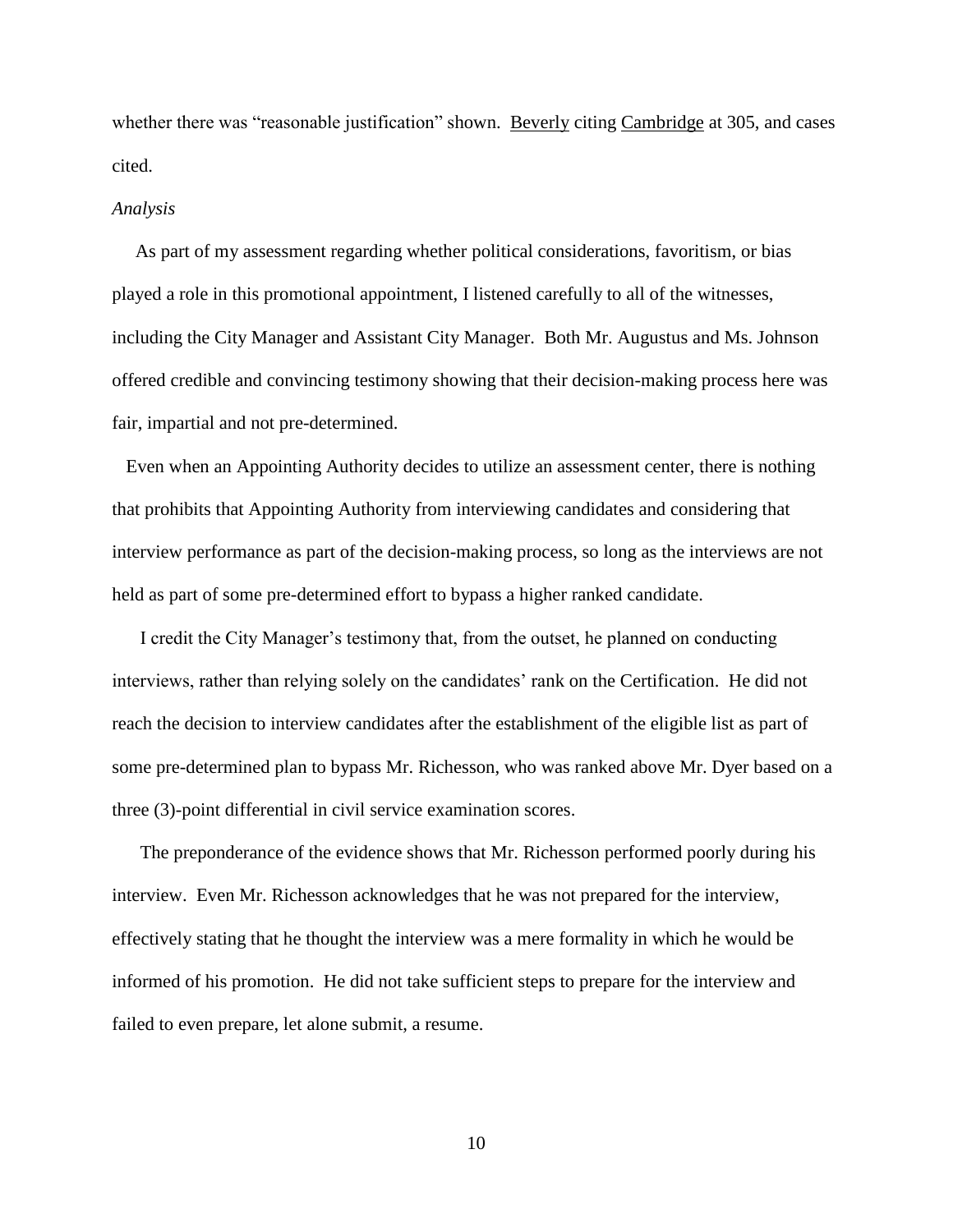Further, the interviews, while inherently subjective, were not unduly subjective, and the City provided a rational basis for the overall conclusions about the interview performance of each candidate. Each of the interview panelists seemed troubled that Mr. Richesson provided curt answers and was unable to articulate a clear vision for the Department, as opposed to Mr. Dyer who was enthusiastic, provided clear answers and drew connections to his past work history in response to questions.

 Assistant City Manager Johnson also expressed concern about Mr. Richesson's response regarding a question as to how he would address a City policy with which he did not agree. Whereas both interview panelists believed that Mr. Dyer's answer demonstrated that he would support City policy and work to bring everyone together in support of it, they were both left with the impression that Mr. Richesson would not support the policy, but indicate to his subordinates that he sought to persuade the Manager to change his mind. Assistant City Manager Johnson testified that her recollection was that he would tell his subordinates that it was the City's decision and he would fight to change it.

 In summary, the Appellant's poor interview performance, *standing alone*, provided the City with a valid reason to bypass him for the position of Deputy Fire Chief. (See Town of Arlington v. Civ. Serv. Comm'n & Town of Arlington, Middlesex Sup. Crt. No. 09-0476-H (2009) (An Appointing Authority is justified in bypassing a candidate when any one of the bypass reasons is found to be valid by the Commission.)

 In other circumstances, when the evidence is not as convincing as it is here, further proof, including but not limited to video recording interviews, may be necessary to convince the Commission that the indicia of impartial, merit driven decision making was the reason for the bypass.